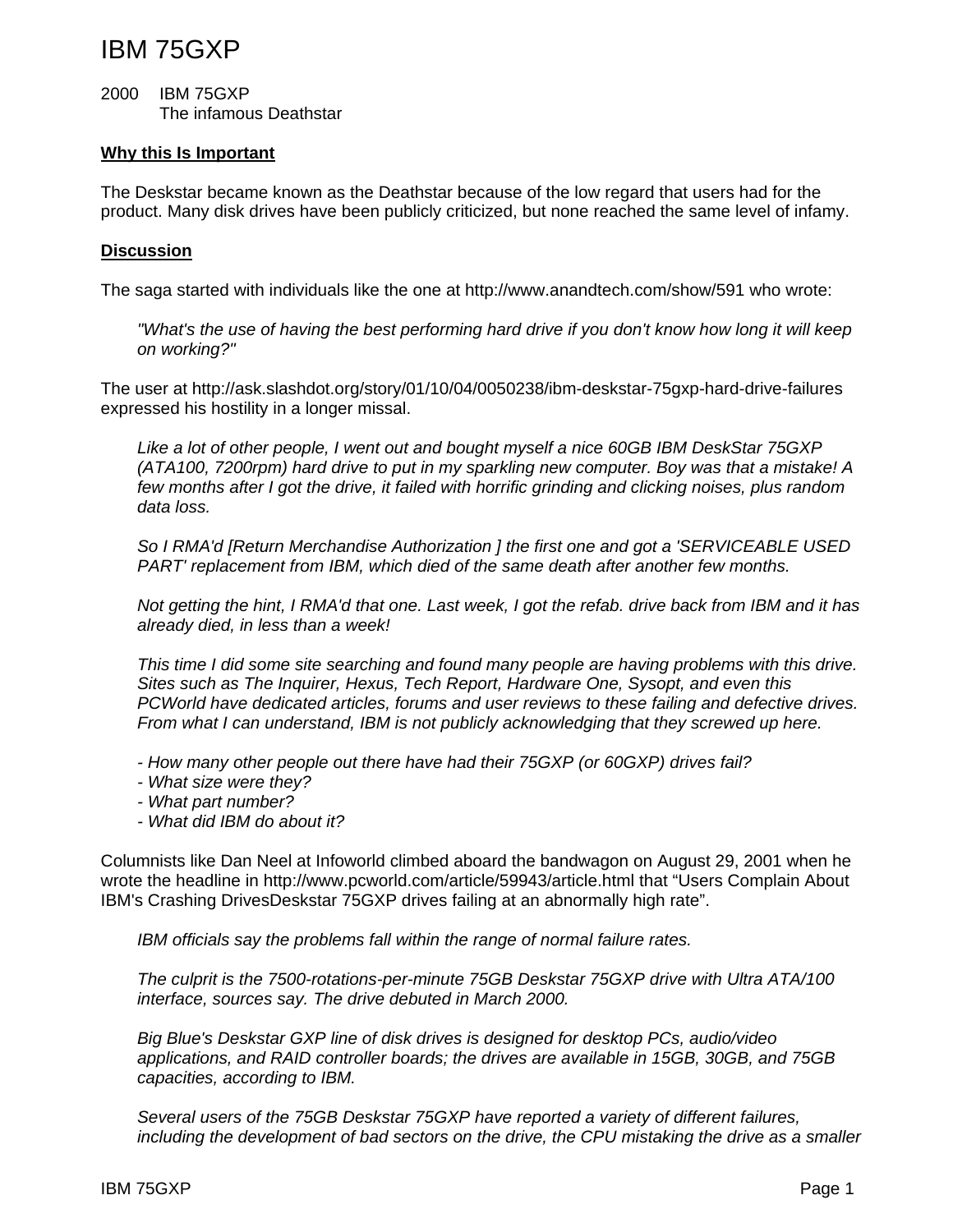*8GB drive, and the drive simply crashing for no apparent reason.* 

*Several independent Internet test sites, including Guru3D.com, have posted complaints on their sites.* 

*"You would be wise to avoid the IBM 75GB drive with part number dtla307075, which is made in Hungary," one user who requested anonymity says. "Our backup servers use them and I've had three drive failures since Friday."* 

*Another user of the 75GB Deskstar 75GXP, who also requested anonymity, says he reported the problem to his company's RAID controller manufacturer, 3Ware, and that technical support personnel told him the company had been receiving daily calls concerning the failing IBM drives. 3Ware support apparently told him "one customer replaced [the IBM drives] at a rate of 600 to 800 drives per day."* 

*Technical support personnel for Mountain View, California-based 3Ware confirms that calls have been coming in steadily concerning failures with the 75GB Deskstar 75GXP drive. 3Ware has been referring the calls to IBM technical support.* 

*"What exactly the problem is, we can't tell," a 3Ware technical support contact says. "It's not normal though, and the [report levels] are higher than usual."* 

*IBM spokesperson Kim Nzuyen says that Big Blue is aware of problems with the 75GB drives, but they affect only 1 percent to 2 percent of the products shipped.* 

*"We've been shipping [the 75GB drive] successfully. The failures we are experiencing are within normal ranges for desktop drives. There is no epidemic failure," Nzuyen says.* 

*"We do believe the quality and reliability of [the 75GB drive] is very high," she continues. "If any customer thinks they are having a problem, they should certainly contact IBM."*

Even though IBM responded by replacing drives, one owner was upset enough to take action, as reported at http://www.theregister.co.uk/2001/10/23/ibm\_hit\_with\_hard\_drive/ on October 23 2001.

*Michael T. Granito, Jr., an American user of IBM's 75GXP hard drive, filed a class action lawsuit against the company last Tuesday [October 16] for defects in the product causing it to "crash", according to an article on The Tech Report.* 

*Of course, class action means that anyone who happens to purchase one of these drives is now able to join in on the action, sharing the costs of the suit and, potentially, reaping some of the compensation (think Erin Brockovitch, just sans Julia Roberts).* 

*The drive, a 7,200RPM Deskstar 75GB drive, was released on 15 March last year [2000]. At the time, the press release announced excitedly that the drive was "the first IBM drive to use glass disk platters instead of aluminium ... allowing the recording head to read smaller bits of information that are packed more closely together. In addition, glass disks are more stable at higher speeds".* 

*Now, as the complaint reads, "Contrary to IBM representations, the Deskstar 75GXP is defectively designed and/or manufactured such that it is not a reliable HDD and fails to function properly. When the defect manifests by the sudden occurrence of a loud clicking or scratching noise, the Deskstar 75GXP stops operating and 'crashes.' The result of the crash is the irreversible and permanent loss of data and software programs installed on the Deskstar".* 

*Of course, nobody has yet established what is the exact cause of the problem, but IBM has*  long maintained that it has super cool (and super reliable) drives. The complaint document *points to a Big Blue site that discusses 'IBM hard disk drive reliability'.*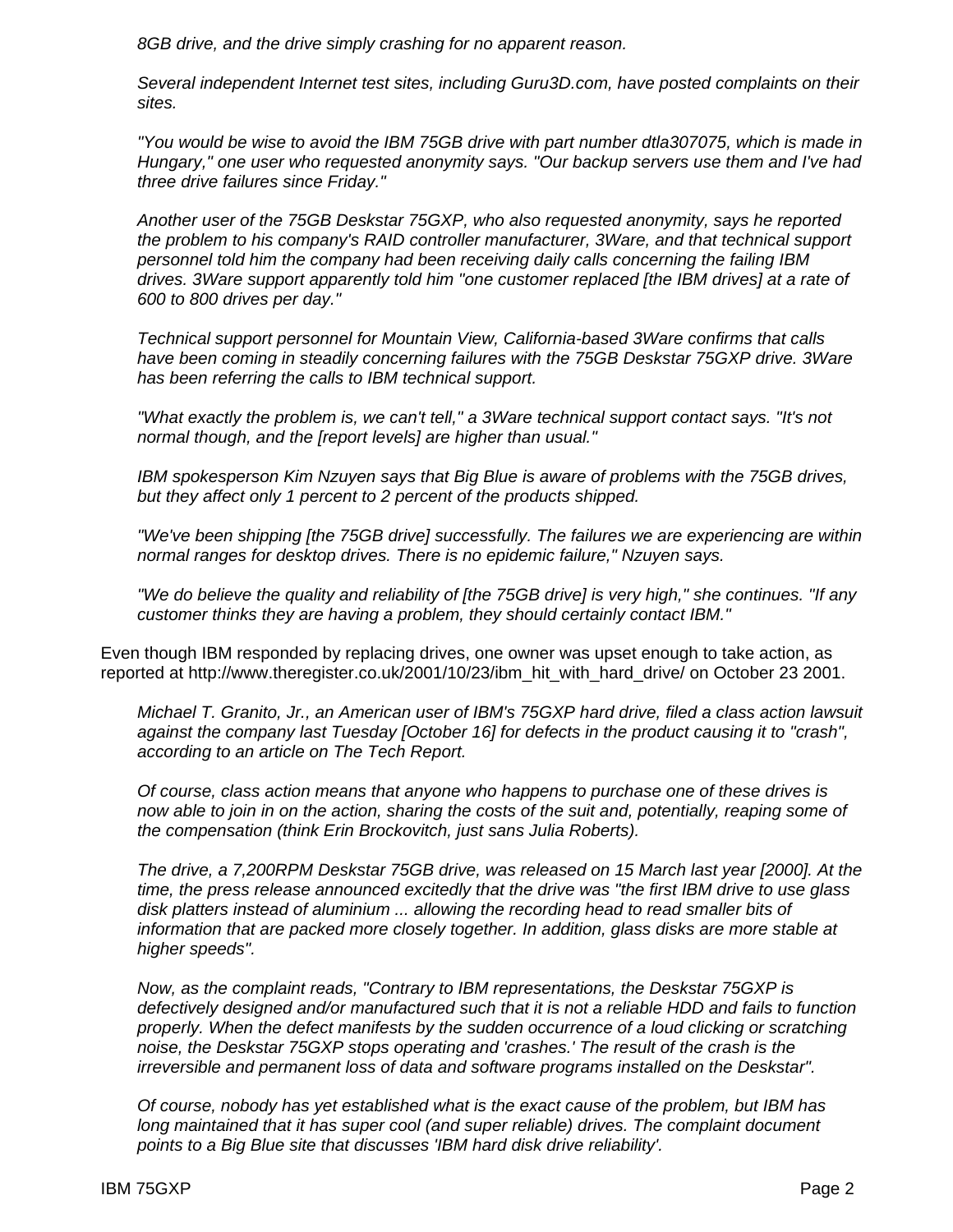On February 16 2004, Terren Tong attributed the demise of IBM's disk business to the 'deathstar' saga at http://www.neoseeker.com/news/3127-spotlight-on-ibm-deathstar-again/

*The IBM Deathstar line of harddrives is still dealing death- to people's data and IBM's reputation as a company* 

*The infamous IBM GXP line or the aptly dubbed Deathstar series of hard drives was the source of enough problems and embarassment to pull IBM out of the hard drive market completely. Tech Report has a few links that include the current class action lawsuit and one to a Maximum PC article that provides some pretty damning emails and memos that IBM knew about the problems with the GXPs yet still sold them to consumers.* 

 *In short, this is one case where the anecdotal evidence, which is all we had at the time we first reported on this story, proved to be pointing us in the right direction. IBM was quite apparently engaging in a pattern of deception and knowingly shipping faulty products to customers while hiding behind rhetoric about standard industry failure rates and the like.* 

*I store so much personal information on hard drives now including home videos and pictures that it would be pretty devasting to have a hard drive crash. One of the paper cites failure rates in the range of 6%. It is simply unbelievable about how callous IBM acted in light of these problems.*

It took a few years, but IBM folded, as per this summary that Ryan Block posted on June 28 2005 at http://www.engadget.com/2005/06/28/the-ibm-deskstar-75gxp-drama-is-over/

*Did you or do you own an IBM Deathstar Deskstar 75GXP drive?* 

*You know, one of the ones that were once notorious for having crashed and burned due to what we might lightly refer to as severe manufacturing defects?* 

*Certainly you'd know if you did, since so very many people lost data running on that drive; if you were one of them (or just own one of the drives, for that matter), pass go and collect \$100 from Big Blue!* 

*Owners of DTLA 307-015, 020, 030, 045, 060, or the 075 are entitled to a Benny thanks to a nationwide class action settlement enacted today - you've got until August 29, 2005 to file.*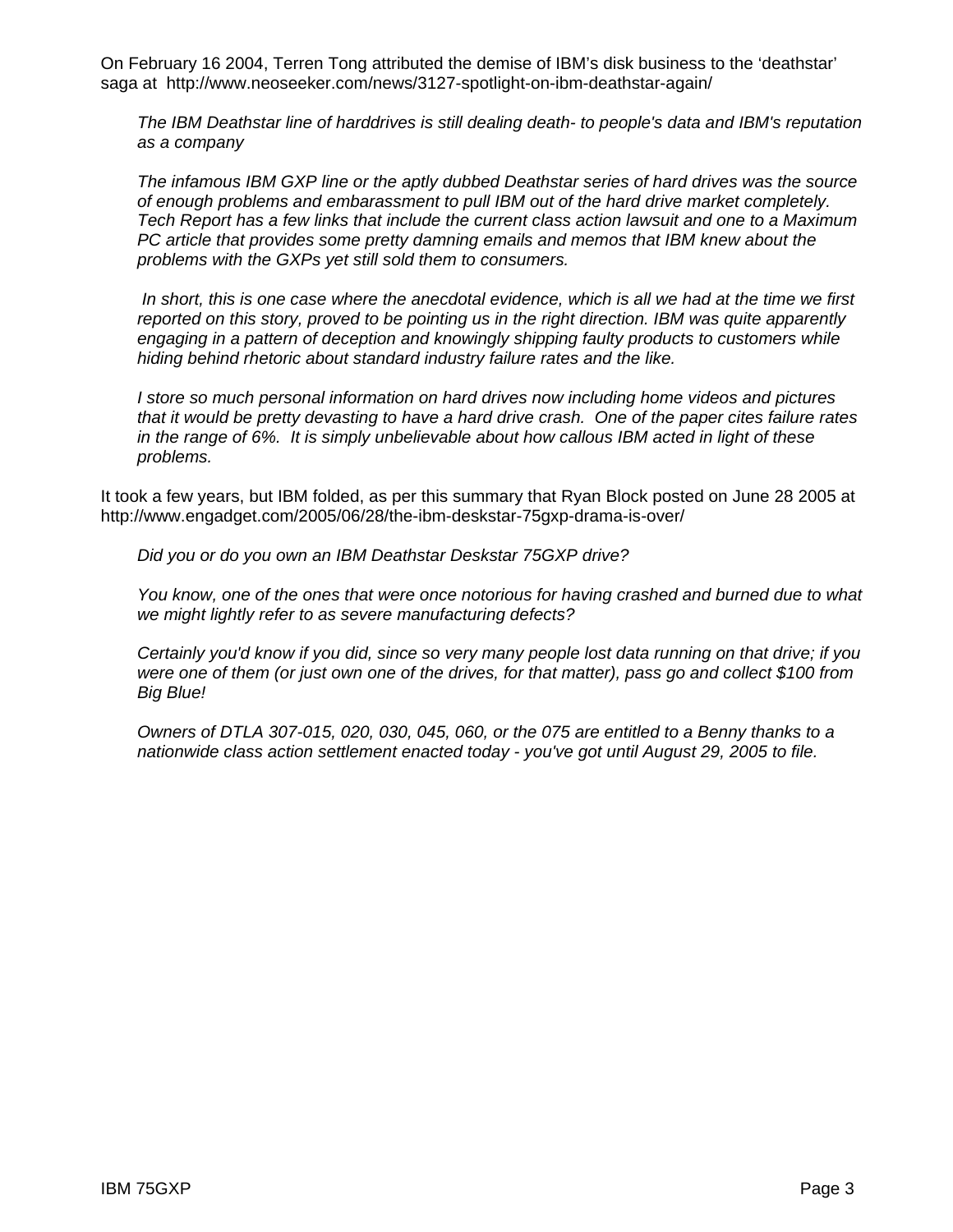The following content sourced from http://www.astro.ufl.edu/~ken/crash/index.html provides a graphic depiction of what Ken Sallot discovered when he autopsied a failed drive in April 2003.

## *Platter crash on an IBM Death Star*

*Last week we had a hard drive crash on an IBM Death Star which was in one of the Virgo servers. I had not had a chance to migrate that machine yet to TSM at the time of the crash, and was asked to see if we could determine the cause of the crash, as well as to determine if it would be possible to recover any of the data on the drive.* 

*Yesterday, on April 21st 2003, we finally had the opportunity to open up the drive and determine the extent of the failure. This is a documentary of what we found.* 



*Here is a closeup shot of the drive with the blue goo.* 



*The first thing I noticed was that a blue ooze had seeped out of the bottom of the drive. At this point I was concerned that some of the goo had possibly oozed into the drive housing and onto the platters.* 



*The first step was to remove the screws on the drive lid. I suspect this voided the warranty, but we were on a mission.* 

*I had to visit a few different people before I finally found a set of torx screwdrivers in size 8. (note to self: purchase a torx 8 screwdriver from sears).*